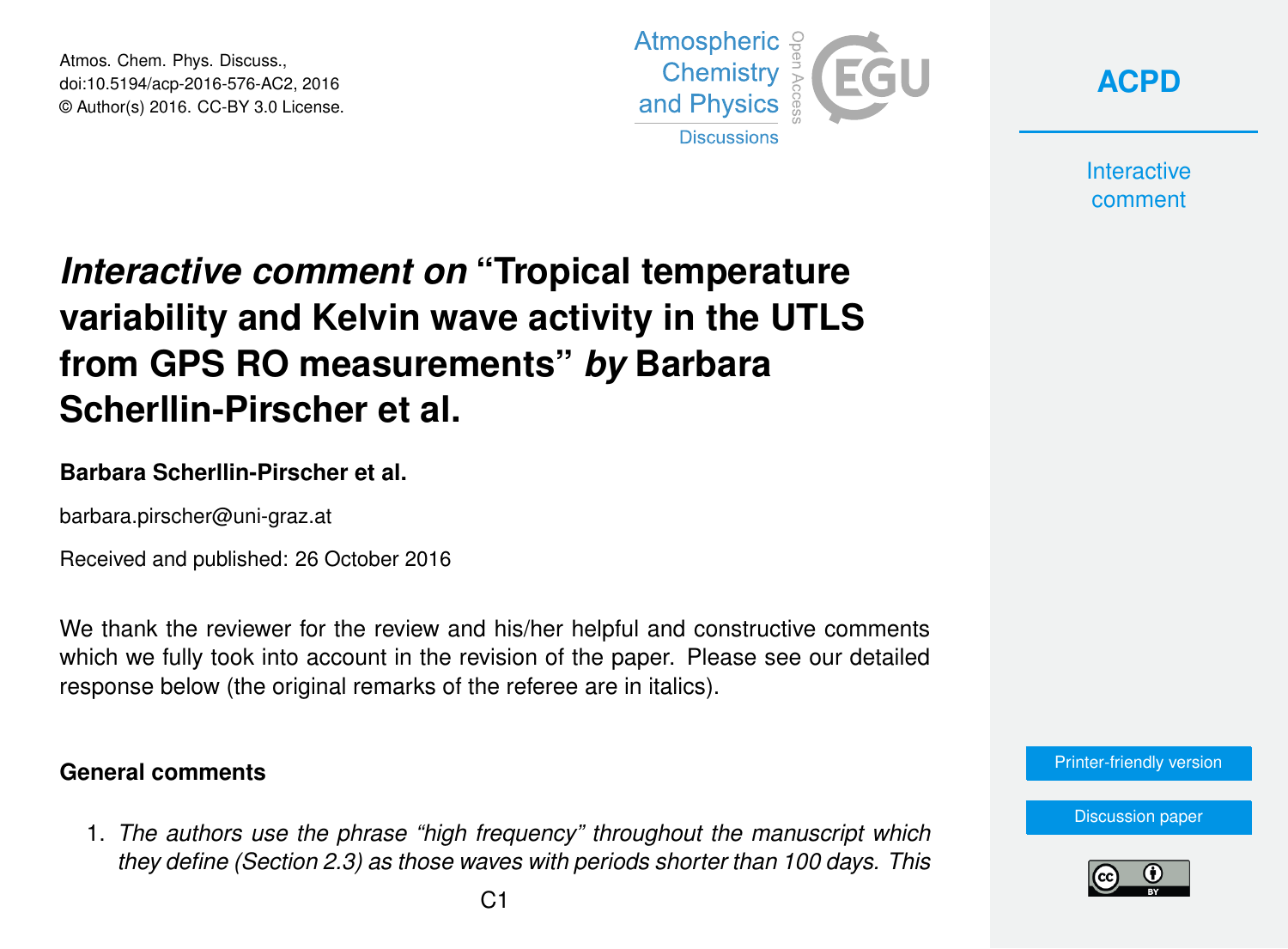*is quite misleading given the usual definition of "high frequency" waves refers to gravity waves, or perhaps, waves irresolvable in your data binning . Kelvin waves and gravity waves are known to drive the QBO, thus you should change this phrase to "Kelvin-wave band" or "monthly – seasonal band" or similar. And then your "low frequency" band could be referred to as "seasonal" or similar. Please change notation in Figures to reflect these changes in terminology too.*

Thanks for pointing at this miswording! We agree with the reviewer and will replace "high-frequency" variability by "sub-seasonal" variability in the entire manuscript (text and figures). Since "low-frequency" variability does not only include to "seasonal" variability but also inter-annual variability, we will not change this notation.

2. *Usually upon using the Hayashi (1971) space-time spectral analysis method, authors retain Kelvin wave information in wavenumber-frequency space based on equivalent depths derived from Matsuno's (1966) shallow water equations. For example, see Wheeler & Kiladis (JAS 1999) for OLR and Ern et al. (ACP, 2008) for SABER and ECMWF temperatures in the stratosphere. Some comments on why a simple*  $k = 1.2$  *and*  $7 < T < 30$  *day periods filter is chosen in this manuscript is necessary. Also note that the wavenumber-frequency spectrum will change between the troposphere and stratosphere. Specifically, the spectrum will move to peak at higher frequencies in the stratosphere because higher frequency Kelvin waves propagate into the stratosphere more easily. Please investigate and discuss the wavenumber-frequency results at higher & lower altitude to confirm the validity of your filter limits and/or consider using equivalent depth filters instead.*

We thank the referee for highlighting this important issue. We reassessed the definition of atmospheric Kelvin waves and decided to filter Kelvin waves with wavenumbers  $k = +1$  to  $+6$  and periods from 4 to 30 days. These filter widths are determined by our sampling strategy as well as by the spatial resolution of

# **[ACPD](http://www.atmos-chem-phys-discuss.net/)**

**Interactive** comment

[Printer-friendly version](http://www.atmos-chem-phys-discuss.net/acp-2016-576/acp-2016-576-AC2-print.pdf)

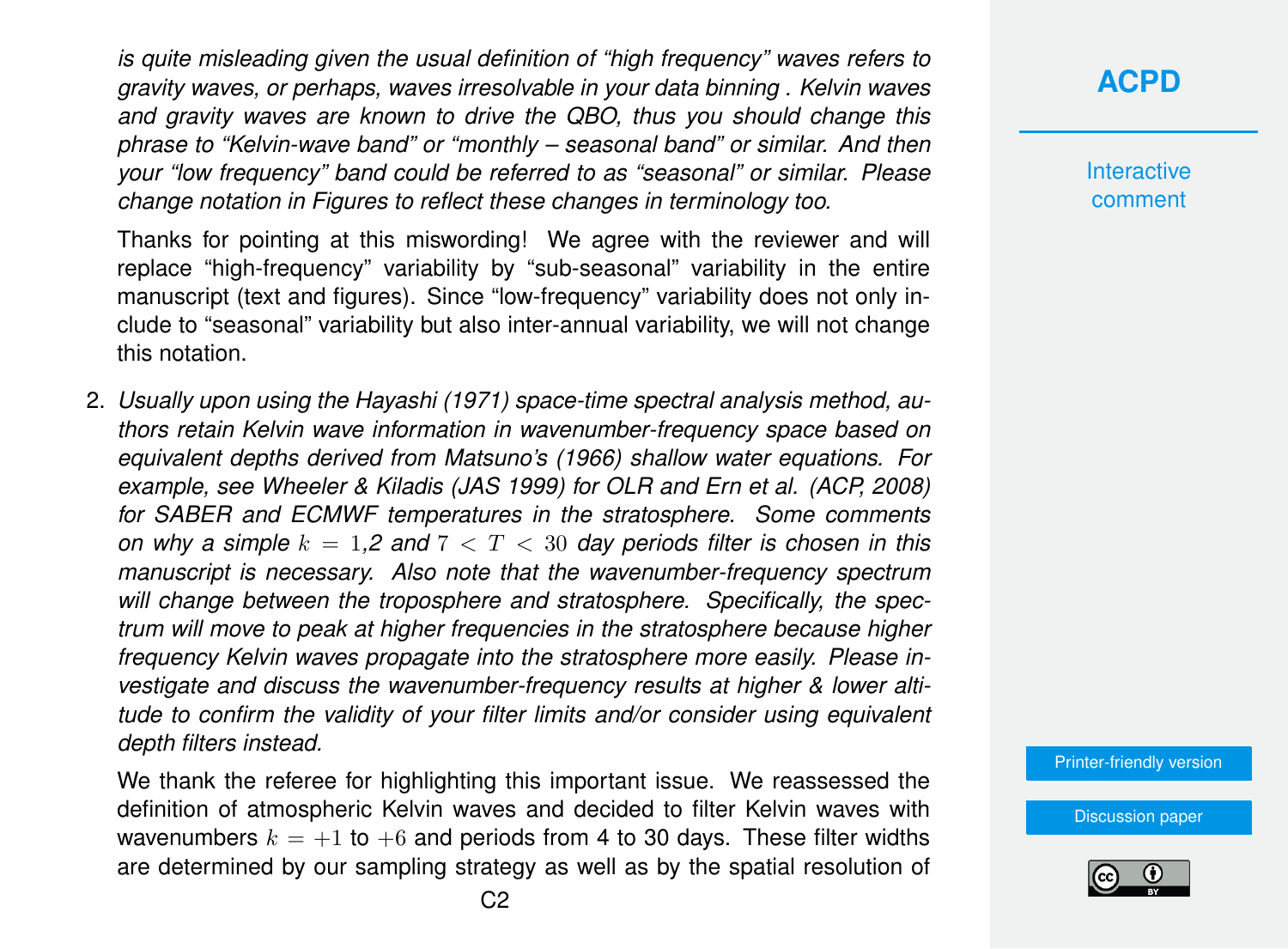our daily-mean fields. Furthermore, we will follow Kim and Son (2012) and filter equivalent depths from 8 m to 240 m. Our new filter will be able to also capture local enhancements of Kelvin wave power, which is of particular importance in the tropical tropopause layer. We will replot Fig. 1 (where we will include maximum and minimum equivalent depths of 8 m and 240 m, respectively, and use logarithmic contour intervals instead of linear ones) as well as Fig. 2b, Fig. 5c, and Fig. 6 to Fig. 10.

In the manuscript, we will add the following sentence in Sect. 2.3:

We isolate Kelvin wave activity by selecting wavenumbers  $k = +1$  to +6, periods from 4 to 30 days, and equivalent depths from 8 m to 240 m.

3. *Figure 2a: What role might the lapse-rate tropopause gradient play in the zonal anomalies shown here? That is, are you confident that you are removing all effects of the tropopause itself from this anomaly plot? I wonder in Figure 4b how or if the sharpness of the tropopause might influence these mean annual cycles of temperature anomalies – noting that the maximum positive and negative anomalies are right on the tropopause altitude? Do these maximum anomalies change in altitude following the seasonal cycle of tropopause altitude itself?*

We agree with the reviewer. There could be some effect of temperature variability due to the seasonal cycle of tropopause characteristics. Figs. 4b,c, which show the vertical structure of seasonal temperature anomalies, reveal, however, that the amplitude of DJF anomalies is notably larger than that in JJA. Furthermore, the seasonality shown in Fig. 4b is still distinctive even if we follow tropopauserelative coordinates.

We also tested the possible influence of the change in tropopause altitude on Kelvin wave activity by comparing temperature anomalies in altitude coordinates and tropopause-relative coordinates. We find that temporal variability of Kelvin wave variance at the cold-point tropopause is in very good agreement with vari-

# **[ACPD](http://www.atmos-chem-phys-discuss.net/)**

**Interactive** comment

[Printer-friendly version](http://www.atmos-chem-phys-discuss.net/acp-2016-576/acp-2016-576-AC2-print.pdf)

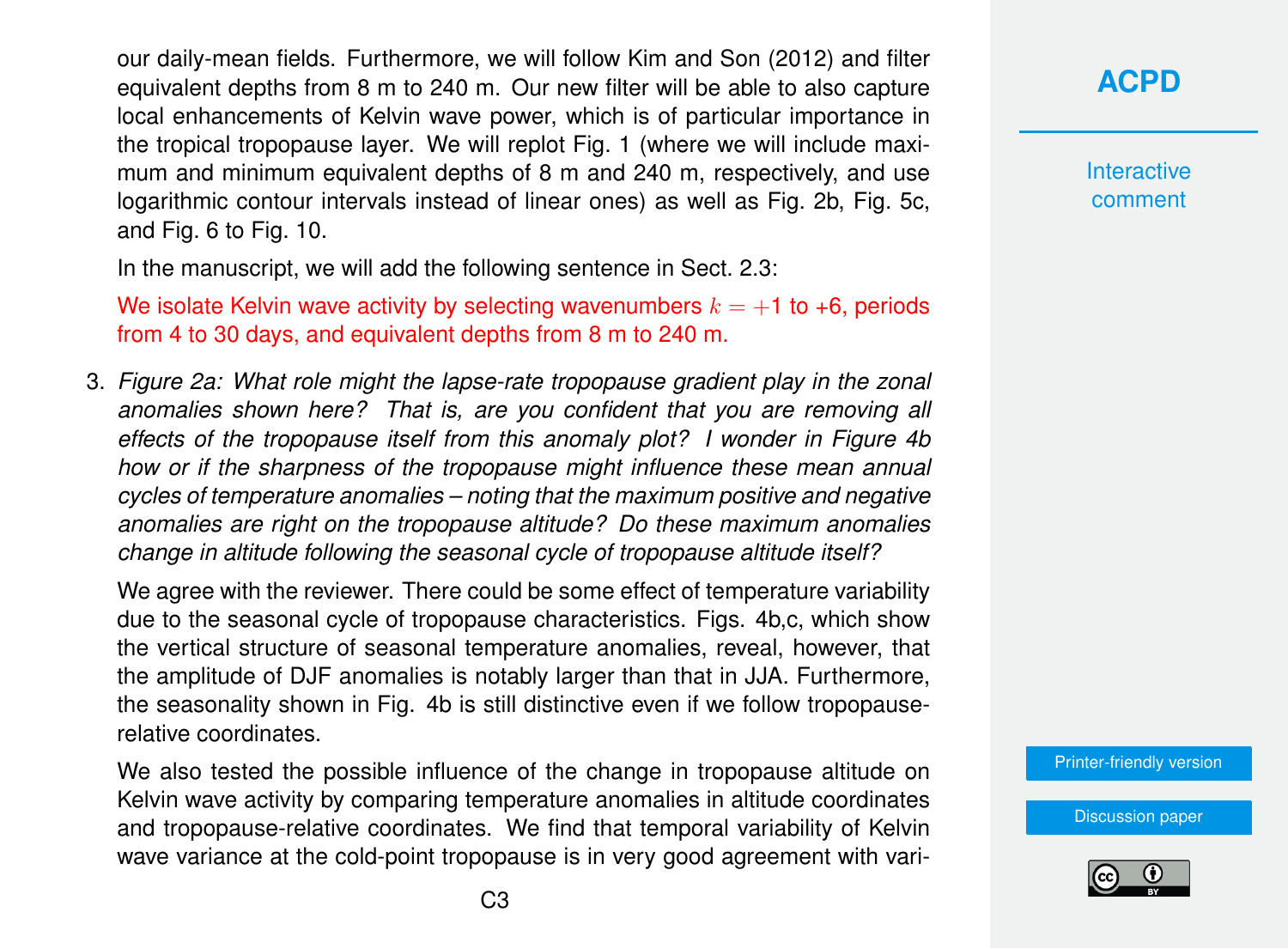ability at 17 km. Furthermore, Kelvin wave variance 2 km above the cold-point tropopause is very similar to Kelvin wave variance at 19 km. Therefore, the change of tropopause altitude seems to have minor effect. We will include both timeseries of Kelvin wave activity at cold-point tropopause and 2 km above as new Fig. 9 in the manuscript and will add a discussion in Sect. 3.3:

To assess whether this temporal variability should be attributed to temporal variations of the tropopause rather than to Kelvin wave activity itself, we calculated Kelvin wave variance in cold-point tropopause coordinates. Figure 9 shows results at the cold-point tropopause and two kilometers above. Comparison to Fig. 8 shows very similar temporal evolutions. The time series at the tropopause and 2 km above (Fig. 9) are virtually similar to those at 17 km and 19 km in altitude coordinate (Fig. 8), respectively. Again, no clear periodicity of Kelvin wave activity can be found.

#### **Minor comments**

1. *P7 line 20: What are you defining as "high frequency" here?* .

"High-frequency" amplitude variations were meant to be temporal variations in the waves' amplitude.

We will rewrite this sentence to make it more clear. It will read:

Kelvin wave variance in Fig. 7a shows temporal variations in the waves' amplitude that are strongly modulated by the QBO, with enhanced wave activity in periods of transition from easterly to westerly stratospheric wind (westerly shear zones).

2. *Figure 3: Worth noting that W=westerly, E=easterly to avoid confusion between westerly/westward.*

**Interactive** comment

[Printer-friendly version](http://www.atmos-chem-phys-discuss.net/acp-2016-576/acp-2016-576-AC2-print.pdf)

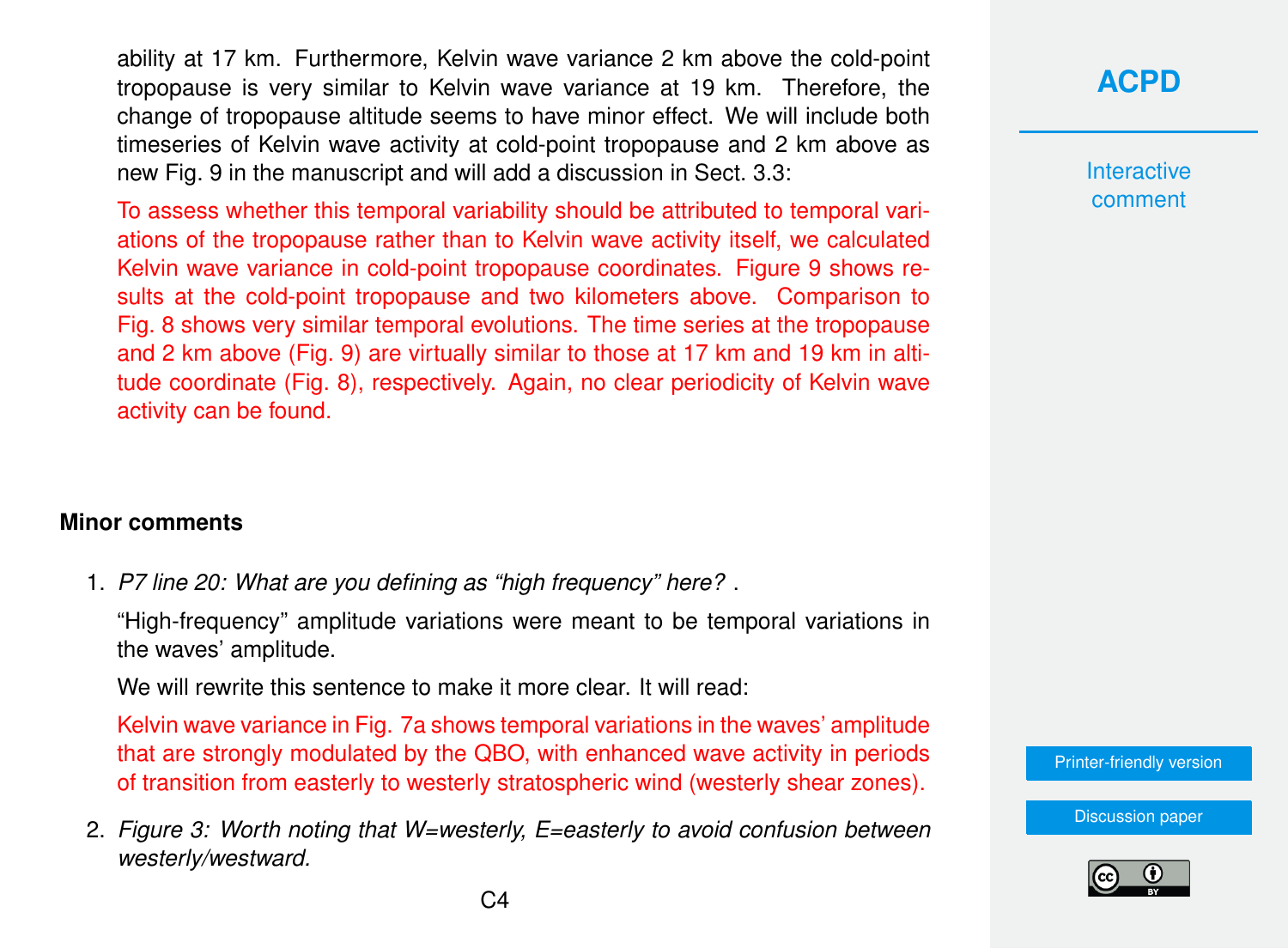We assume that the referee refers to Figure 5, where we will add in the figure caption:

E and W in the top panel refer to easterly and westerly wind.

3. *Figure 10: Replot the boxes on top of the green, red, blue lines as it's not well presented at the moment.*

Since different colors were chosen subjectively, we will remove red and blue lines in this figure (remark of reviewer 1). In order to indicate peaks in Kelvin wave variance outside of one standard deviation, we will only plot green lines. We will plot boxes on top of these green lines.

#### **Technical corrections, grammar, etc.**

- 1. *P2, Line 10: "were theorised by Matsuno"*—done
- 2. *P2, Line 16: "important role in the stratosphere "*—done
- 3. *P3, line 13: "Due to the RO measurement"*—done
- 4. *P3, line 16 & 17: change "are" to "were"*—done
- 5. *P3, line 24: "information on convection"*—done
- 6. *P3, line 27: "vertically-resolved"*—done
- 7. *P4, line 18 "Gaussian filter (with. . . "*—done
- 8. *P8, line 4 & 5: Boreal or austral spring 2003 & 2004?*—in boreal spring. We added "boreal" in these sentences.
- 9. *P9 line 6 "these data ideal for characterizing"*—done

**Interactive** comment

[Printer-friendly version](http://www.atmos-chem-phys-discuss.net/acp-2016-576/acp-2016-576-AC2-print.pdf)